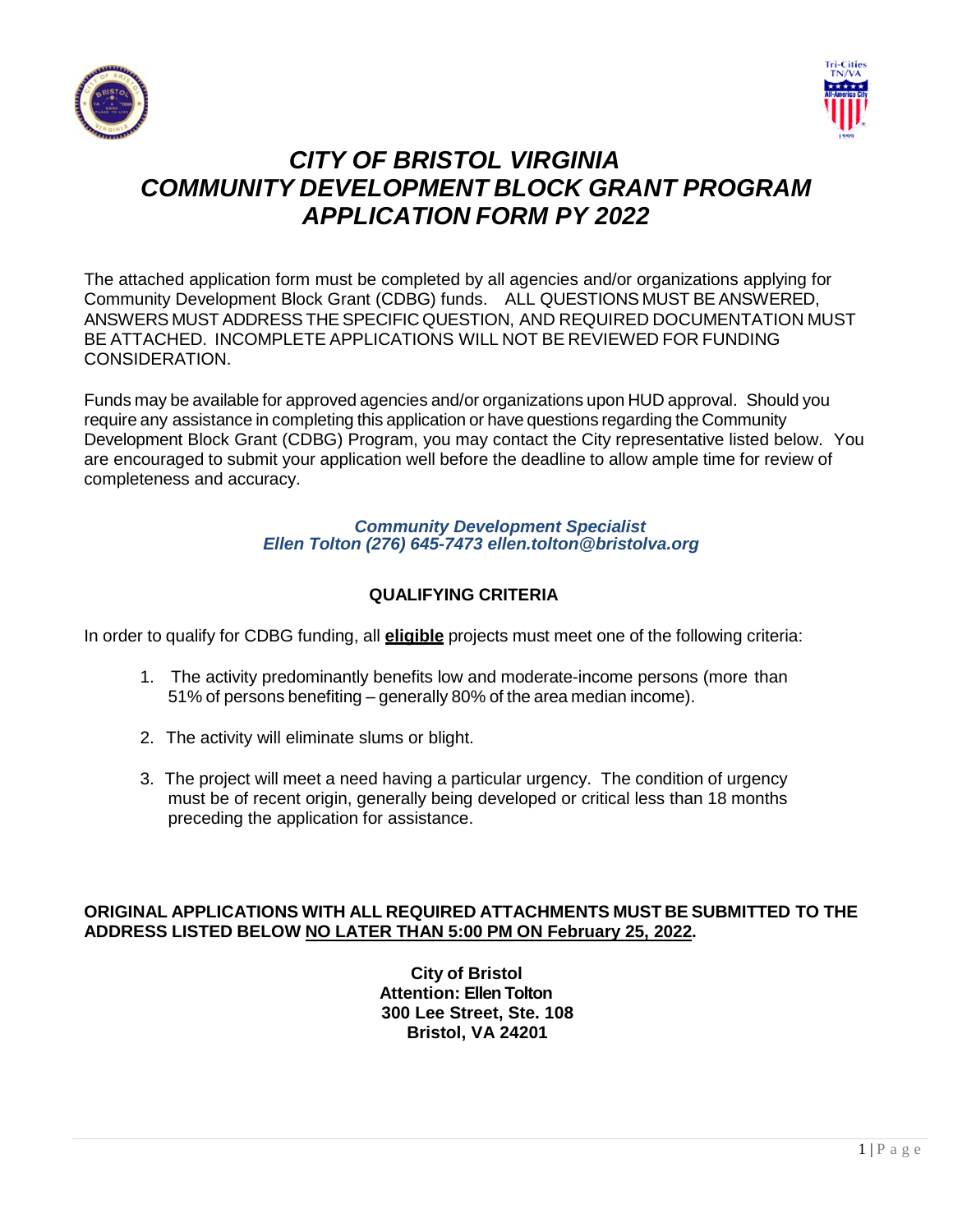The City of Bristol has been designated by the U.S. Department of Housing and Urban Development (HUD) as a "Metropolitan Center", and as such is a Direct Entitlement City. Each year the City applies for federal Community Development Block Grant (CDBG) funds from HUD as a Metropolitan Center to meet the housing, economic, and community development needs of the community. The funds are distributed to various non-profit organizations and jurisdictions for projects and programs that meet the identified needs of the community. The guideline for the HUD approved funding breakdown is 1) 20 percent for CDBG Program Administration, 2) 65 percent for capital improvement, rehabilitation, housing, planning/studies/strategic planning, etc., and 3) 15 percent for public service programs.

This application form is used by potential grant applicants who are submitting an application for CDBG funding consideration. Funds awarded must primarily benefit residents of Bristol, Virginia.

#### **IMPORTANT INFORMATION RELATIVE TO APPLICATION**

This is a competitive application process for limited funding. Applicants that submit an eligible request are not guaranteed an award.

1. Successful applications may be funded for less than the amount requested.

2. Funding provided by this process will be awarded for the PY 2022 which begins July 1, 2022 and ends June 30, 2023. However, no contracts can be executed until the City has completed any necessary environmental assessments, executed funding agreements with HUD, and approval has been received from City Council. The City generally receives its funding agreement from HUD in August or September. **You will be notified as soon as we are able to execute a contract and begin funding your project.**

3. Agencies that are currently receiving CDBG funds from the City, who are also applying for PY 2021CDBG funds, must be in compliance with all terms of their current agreement and must not have any outstanding audit findings, monitoring findings or concerns as determined by the City or HUD.

4. Nonprofit agencies must have an active Board of Directors and must submit a Board membership list and contact information for Board members and a copy of their bylaws with the original application and each copy.

5. Applications must be signed by the Chair or President of the Board of Directors. In the case of application submission by a department of a community service organization, the application must be signed by the Director or Chief Executive Officer of the organization.

#### 6. **All applications must be bound with clips. Please do not staple, bind, secure with rubber bands, punch holes or put your application in a folder or notebook.**

7. Each applicant must submit **one original, three (3) paper copies, and one electronic copy (email: [ellen.tolton@bristolva.org](mailto:ellen.tolton@bristolva.org) or flash drive)** of their application.

8. **All applications must be received by the Department of Community Development & Planning no later than 5:00 p.m. on February 25, 2022**. A public hearing will be scheduled in March/April 2022 at 6:00 p.m. at the regular Council meeting at City Hall, 300 Lee Street, Bristol, VA. You will be notified of the date by email if you have submitted an application and wish to appear before the Council.

9. For additional information on the Community Development Block Grant Program, visit HUD's website at [www.hud.gov/offices/cpd.](http://www.hud.gov/offices/cpd)

10. For additional information regarding this application, please contact Ellen Tolton, Community Development Specialist at 276-645-7473 or by email at [ellen.tolton@bristolva.org](mailto:ellen.tolton@bristolva.org)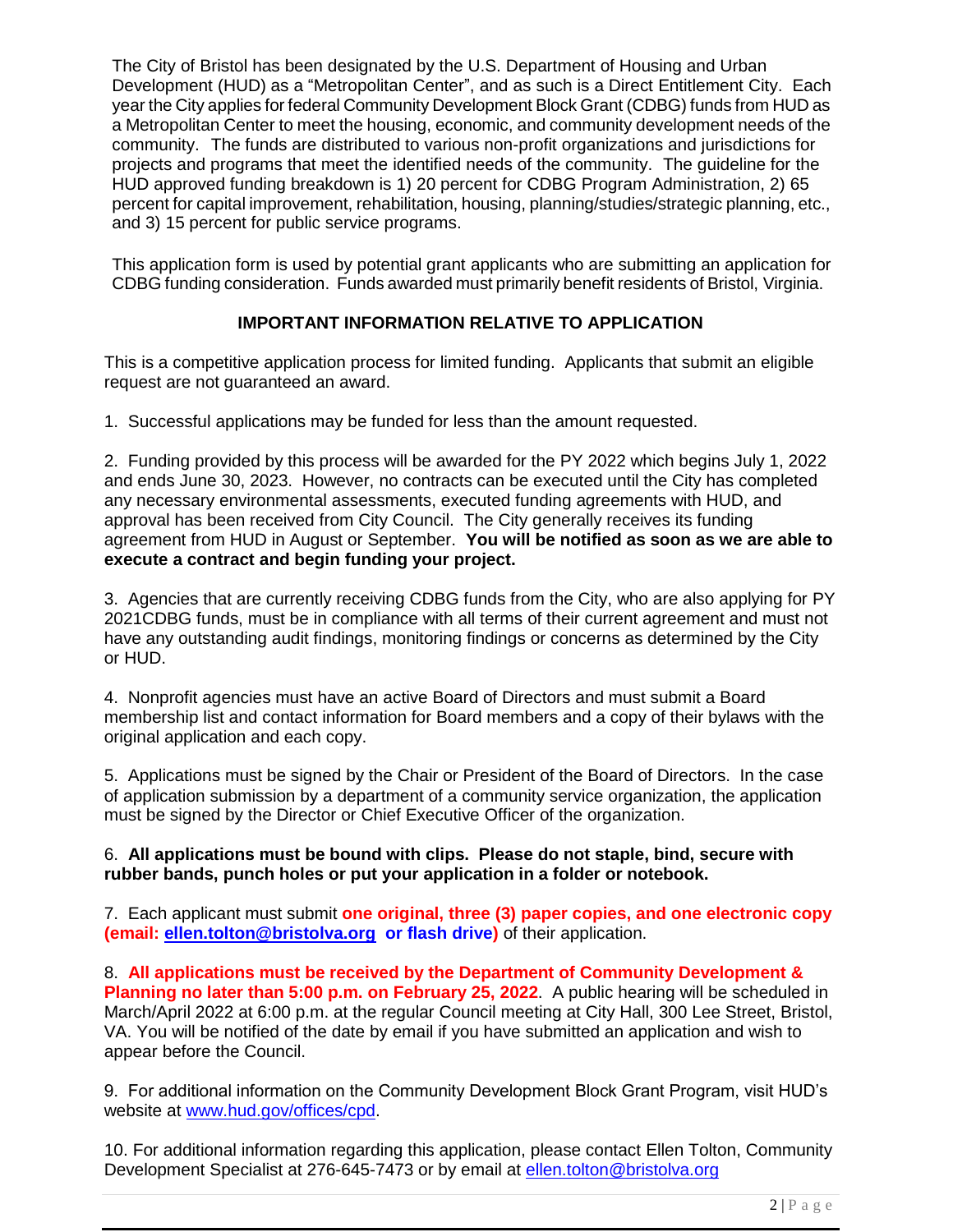



# **CITY OF BRISTOL, VA**

# **COMMUNITY DEVELOPMENT BLOCK GRANT (CDBG) PROGRAM APPLICATION FORM**

# **I. GENERAL INFORMATION**

| Name of Primary Activity Sponsor:                                                 |
|-----------------------------------------------------------------------------------|
| <b>Mailing Address:</b>                                                           |
| City/State/Zip:                                                                   |
| <b>DUNS Number:</b><br>Telephone Number:                                          |
| <b>Contact Person:</b>                                                            |
| Email:                                                                            |
| Amount of CDBG Funds Requested: \$<br>Total <b>Project</b> Cost: \$               |
| II. ORGANIZATIONAL HISTORY (Applicable only if you are a non-profit organization) |
| Date organization was founded:                                                    |
| Date incorporated as a non-profit organization:                                   |
| Number of volunteers:<br>Number of staff:                                         |
| Federal identification number:                                                    |
|                                                                                   |

*ATTACHMENTS IA & IB: Articles of Incorporation and By-Laws List of Current Board of Directors*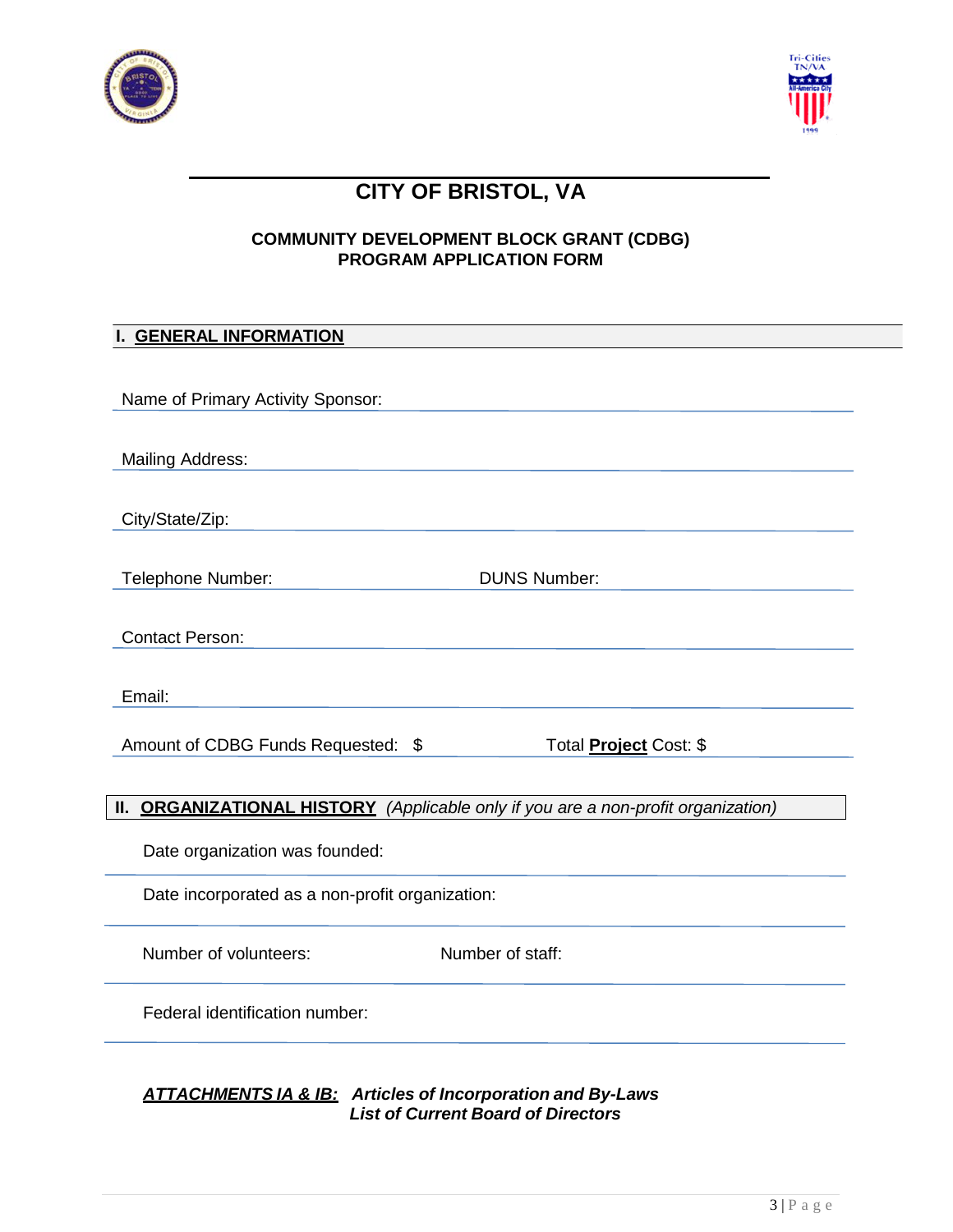**III. PROJECT ACTIVITY** *(check the applicable category(ies) your application represents)*

| $\Box$ Economic Development $\Box$ Public Service       |  |                                    | $\Box$ Housing |
|---------------------------------------------------------|--|------------------------------------|----------------|
| $\Box$ Capital Equipment                                |  | $\Box$ Rehabilitation/Preservation |                |
| $\square$ Public Facilities Improvements (construction) |  |                                    | $\Box$ Other   |

If other, explain:

**IV. PROJECT NARRATIVE**

Name of Project/Program:

Specific Location of Project:

Geographic Area (all localities, not just Bristol) to be served:

# *ATTACHMENT II: Map of Proposed Project's Location/Service Area – Label as Attachment II*

1. Provide a detailed description of the proposed project to be funded and how requested funds will be used. Describe precisely what is to be accomplished with the requested funds. Attach additional sheets if necessary (answers must be numbered sequentially).

2. Provide a brief, detailed description of the project in quantifiable terms (e.g., the proposed food program will feed 1,000 unduplicated people). *One or two sentences only*.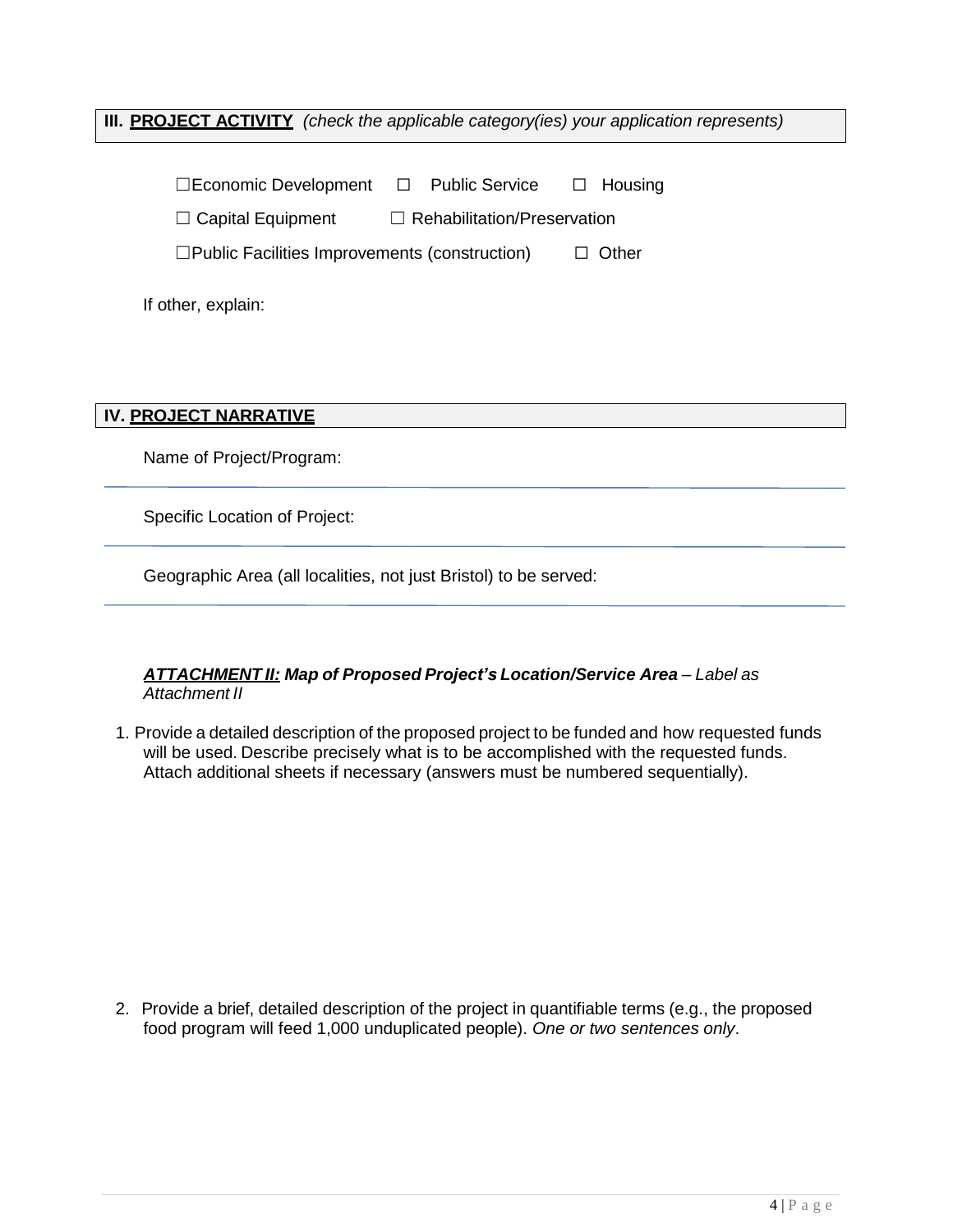## **IV. PROJECT NARRATIVE** *(continued)*

3. What are the goals and objectives of the project? Short-term? Long-term?

4. Discuss this project's benefit to low and moderate income clients, and identify groups and neighborhoods served by this project.

5. If this is a public service activity, is this a new service provided by your organization?

☐Yes ☐ No

*\*\*If service is NOT new, will the proposed activity substantially increase the existing level of service? Explain:*

*\*\*In order to receive CDBG grants funds, the public service must be a new or expanded service. To qualify as an expanded service, grantees must demonstrate that there has been a quantifiable increase in the service than was delivered in the prior 12 months. This is a HUD requirement.*

6. If this is a Public Facilities Improvement or Rehabilitation/Preservation project, is the applicant the owner of the building?

 $\Box$ Yes  $\Box$  No

*If applicant is not the owner of the building, is the property owner a non-profit organization?*

☐Yes ☐No

*Please provide the name and contact information for the property owner:*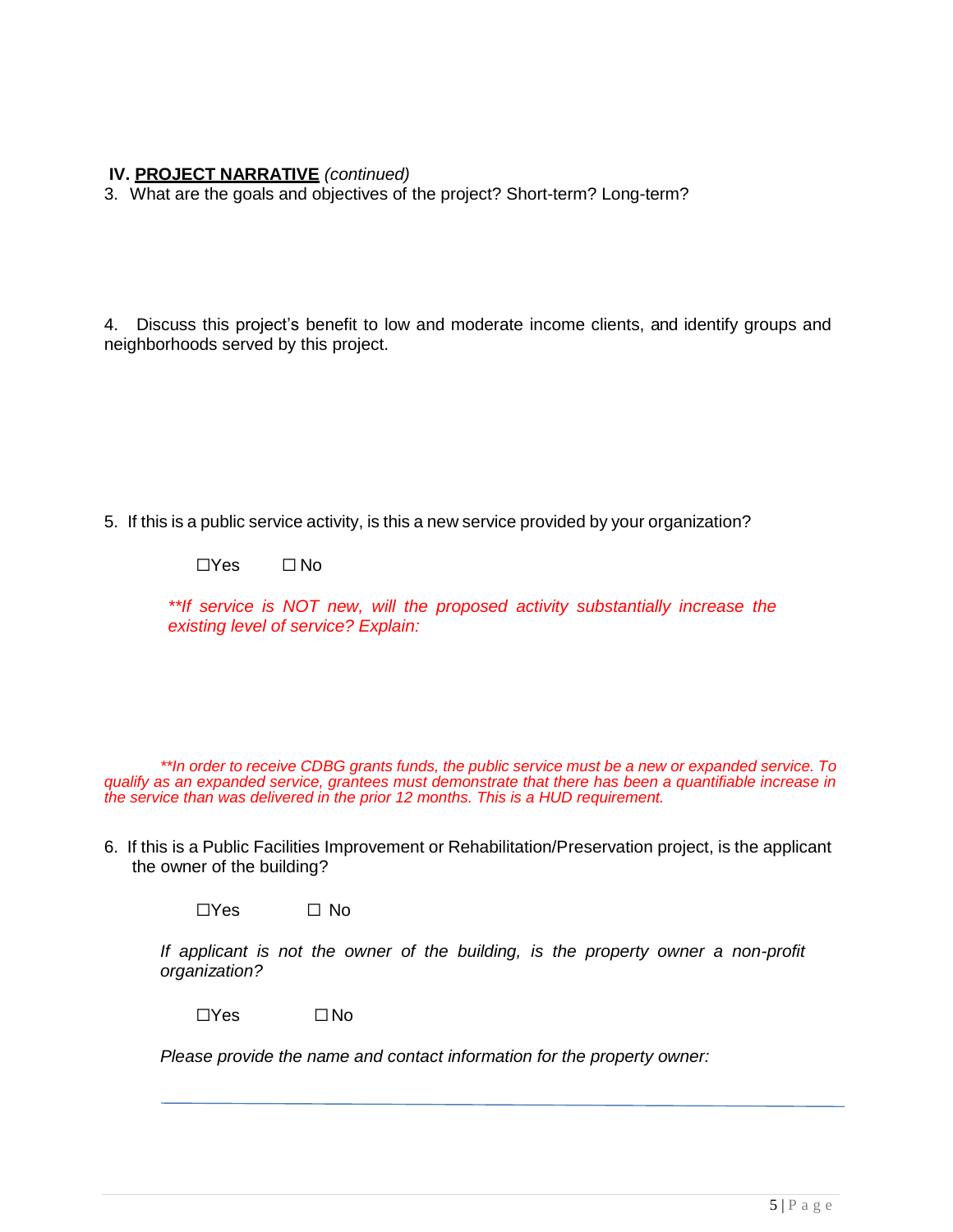7. How will you market/promote your program to assure that all who might benefit from the project are provided an opportunity to participate?

8. What are the expected results of the project? How many \*unduplicated individuals are expected to be served? (\*Unduplicated people served are first time clients counted only once during the project year)

9. How will you measure and evaluate how the project meets its goals and objectives? Measures should be both qualitative and quantitative.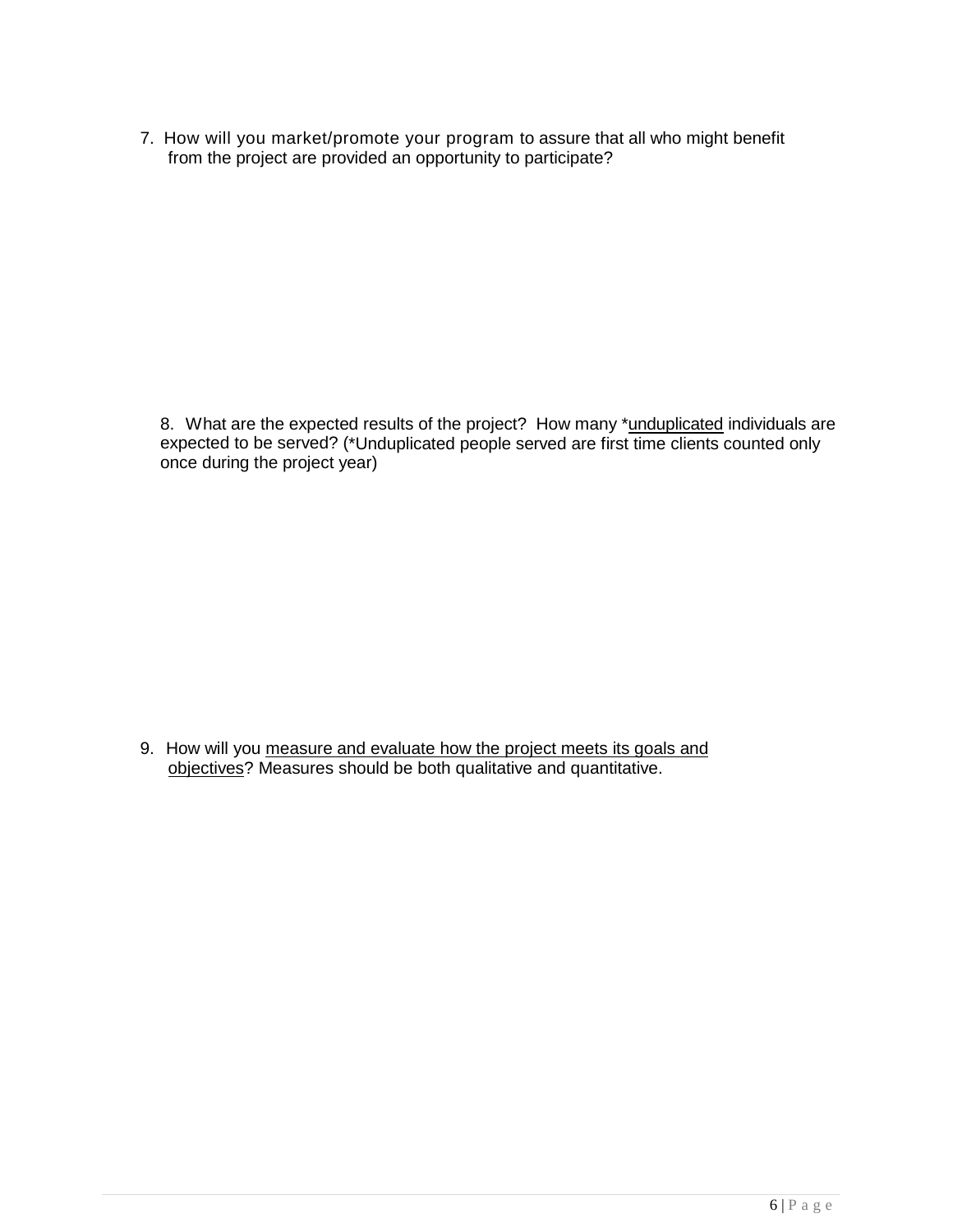## **IV. PROJECT NARRATIVE** *(continued)*

10. Does this project provide housing to individuals/families?

☐Yes ☐ No

*If yes, provide number of existing housing units including how many bedrooms are in each unit:*

- 11. Does this project provide shelter and/or services for the homeless?
	- ☐Yes ☐No

*If yes, provide the number of existing beds (list number for men, women, and families) and any services provided:*

12. What evidence is there of long-term commitment to the proposal? Describe how you plan to sustain the work (project) after the grant funding ends.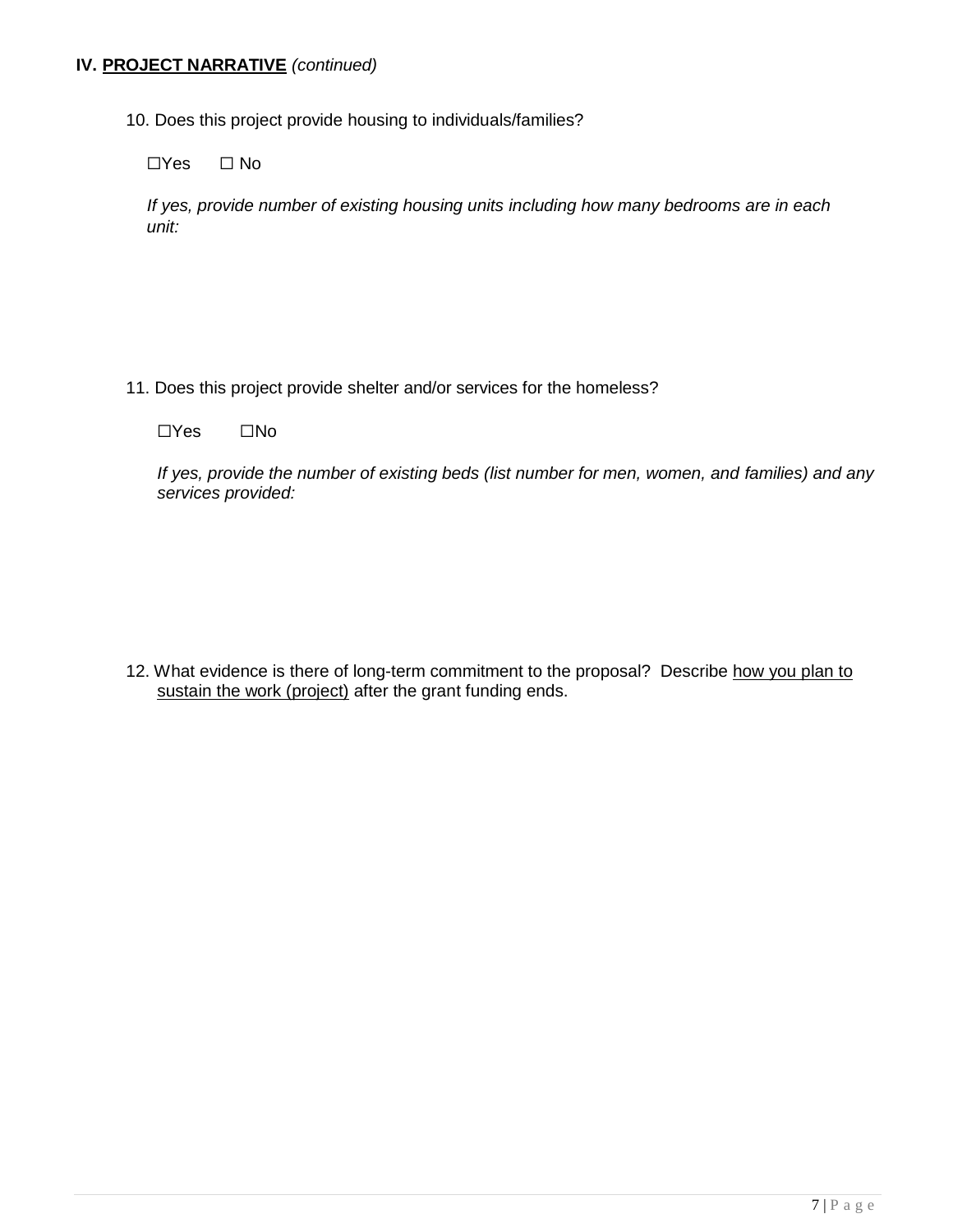#### **V. PROJECT BENEFIT**

To be eligible for CDBG funding, a project must qualify within *one* of the three following categories. Please indicate how the proposed project meets *one* of the following categories (A, B, or C) and the source of the information provided. Questions D and E must be completed.

#### *BENEFIT TO LOW-MODERATE INCOME PERSONS:*

Please identify how you have documented that the persons served are low to moderate income persons by providing requested information in either Section A, B, or C.

#### □ A. Area Benefit:

The project serves only persons in the identified block groups in Census Tracts, which are 51% or more low income. The listed Tracts and Block Groups are considered eligible.

- ☐ Tract 201 Block Group 1 ☐ Tract 202 Block Group 3
- ☐ Tract 202 Block Group 4 ☐ Tract 203 Block Group 1
- ☐ Tract 203 Block Group 2
- □ B. Limited Clientele:

The project serves clientele that have documented their income. Identify the procedure you currently have in place to document that the clientele you serve are low to moderate income persons/families (attach additional sheets if necessary). *\*Limited Clientele will require that organizations collect selfcertification forms that track ethnicity, income, etc. from program/organization participants to assure that 51% or more participants are considered low income.*

#### $\Box$  C. Clientele presumed to be principally low income persons:

The following groups are presumed by HUD to meet this criterion: Abused children, battered spouses, elderly persons, handicapped persons, homeless persons, illiterate persons, and/or migrant farm workers. Describe your clientele to be served by the activity (attach additional sheets if necessary).

D. Please check all that apply to your organization's project:

☐Helps prevent homelessness ☐Helps the homeless ☐Helps those with HIV/AIDS ☐Primarily helps those with disabilities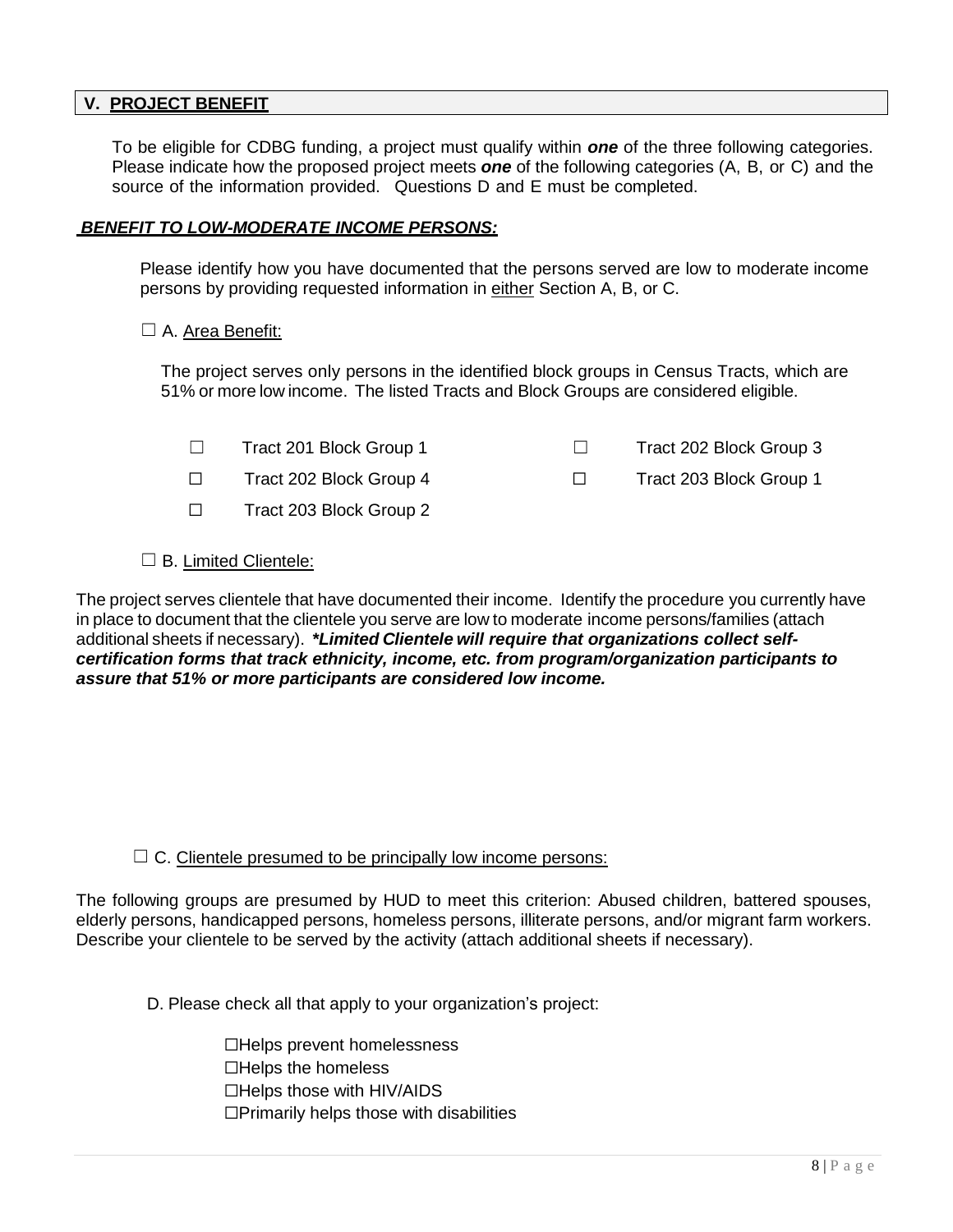#### E. Please check **only one** for each of the following categories:

#### *1. What is the program/project's objective?*

☐Create Suitable Living Environments *\*Benefiting communities, families, and/or individuals by addressing issues in their living environment.*

☐Provide Decent Affordable Housing *\*Housing activities with the purpose of meeting individual family or community housing needs.*

☐Create economic opportunities *\*Activities related to economic development, commercial revitalization, and/or job creation.*

#### *2. What will be the program/project's outcome?*

☐Availability/Accessibility

*\*Public services, public facilities, infrastructure, housing and/or shelter made available to low to moderate income individuals and families including those with disabilities.*

☐Affordability

*\*Services that provide affordability for low to moderate income individuals and families including those with disabilities.*

#### $\square$ Sustainability

*\*Activities aimed at improving and sustaining communities and neighborhoods by eliminating slums and blighted areas.*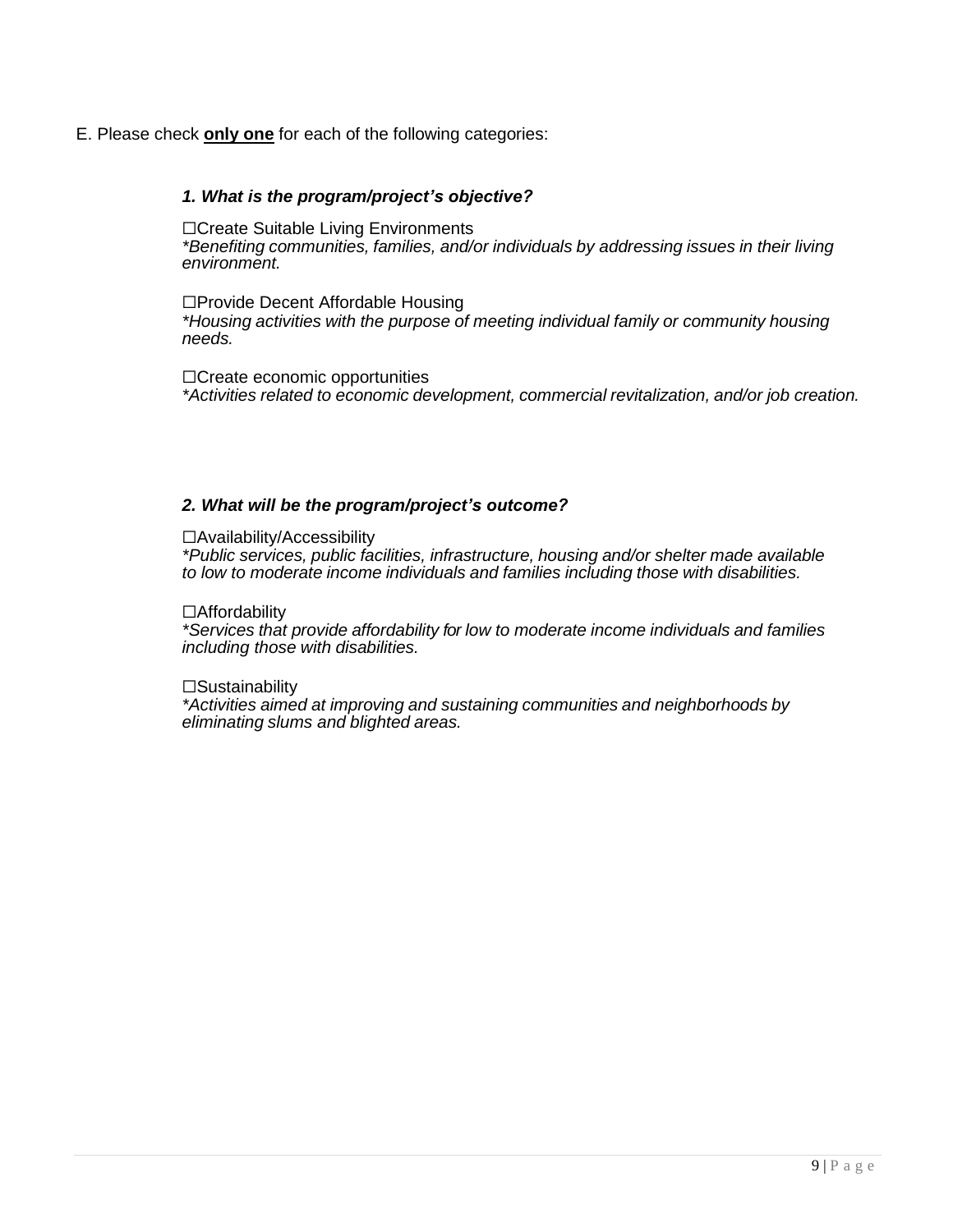# **VI. FINANCIAL INFORMATION**

A. Complete the following project budget information to begin on July 1 of this year. Provide total Budget information and distribution of CDBG funds in the proposed budget. *If these line items are not applicable to your activity, you may attach an appropriate budget.* You must still provide "Total Cost" and "CDBG Share" as requested below.

#### **(1) PERSONNEL/STAFF COSTS**: Please complete the following tables.

WAGES: Please provide the following information for each member of your program's staff necessary to administer the proposed program for CDBG funding. If applicable, add additional positions needed as the result of any proposed increase in services, and estimate costs accordingly.

| Position/Title Volunteer Hourly Rate | (Y/N) | <b>Months Total Cost</b><br><b>Employed</b> | <b>CDBG</b><br><b>Share</b> |
|--------------------------------------|-------|---------------------------------------------|-----------------------------|
|                                      |       |                                             |                             |
|                                      |       |                                             |                             |
|                                      |       |                                             |                             |
|                                      |       |                                             |                             |
|                                      |       |                                             |                             |
|                                      |       |                                             |                             |
|                                      |       | <b>Subtotal for Wages</b>                   |                             |

| Type of Costs          | <b>Percent of Salary Total Cost</b>    | <b>CDBG Share</b> |
|------------------------|----------------------------------------|-------------------|
| <b>Fringe Benefits</b> |                                        |                   |
| <b>Other</b>           |                                        |                   |
|                        |                                        |                   |
|                        | <b>Subtotal for Fringe Benefits \$</b> |                   |

**Total Personnel/Staff Costs** 

| Total Cost | <b>CDBG Share</b> |
|------------|-------------------|
|            |                   |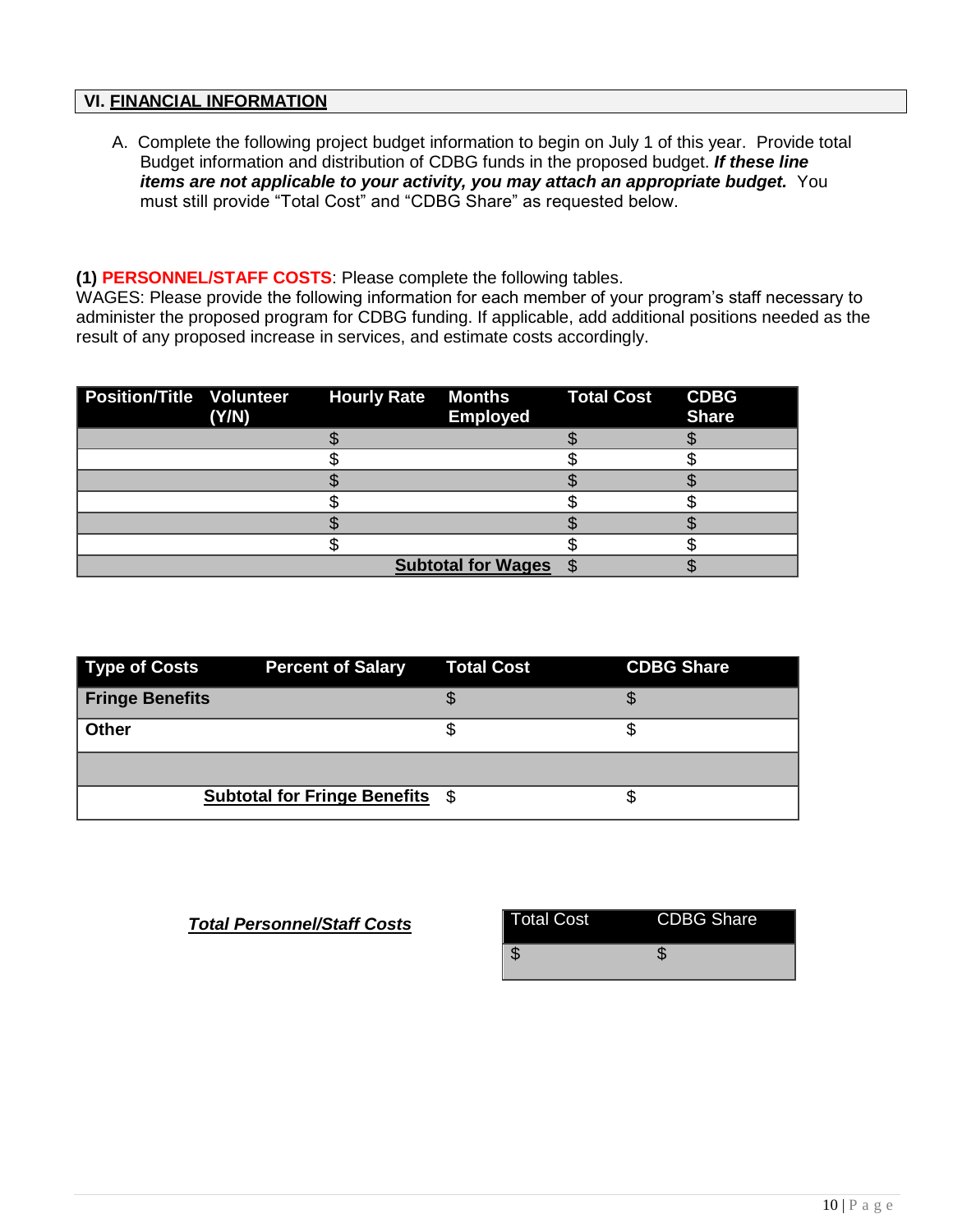# **VI. FINANCIAL INFORMATION** *(continued)*

**(2) PROPOSED PROJECT/PROGRAM BUDGET OVERVIEW: Include all costs associated with the proposed project/program** (other than PERSONNEL/STAFF costs provided in (1) above).

| <b>Cost Category</b>                   | <b>Total Cost</b>       | <b>CDBG Share</b>                    |
|----------------------------------------|-------------------------|--------------------------------------|
| <b>Space Rental</b>                    | \$                      | $\overline{\mathbf{s}}$              |
| <b>Utilities</b>                       | $\overline{\$}$         | $\overline{\$}$                      |
| <b>General Liability Insurance</b>     | $\overline{\mathbf{s}}$ | $\overline{\mathbf{s}}$              |
| Automobile Liability Insurance         | $\overline{\$}$         | $\overline{\$}$                      |
| <b>Worker's Compensation Insurance</b> | $\overline{\mathbf{s}}$ | $\overline{\$}$                      |
| Other Insurance                        | $\overline{\$}$         | $\overline{\mathbf{s}}$              |
| <b>Consultant Services</b>             | $\overline{\$}$         | $\overline{\mathbf{s}}$              |
| Travel                                 | $\overline{\$}$         | $\overline{\$}$                      |
| <b>Supplies</b>                        | $\overline{\mathbf{s}}$ | $\overline{\boldsymbol{\mathsf{s}}}$ |
| Equipment                              | $\overline{\$}$         | $\overline{\$}$                      |
| Other:                                 | $\overline{\mathbf{s}}$ | $\overline{\boldsymbol{\mathsf{s}}}$ |
| Other:                                 | \$                      | $\overline{\$}$                      |
| Other:                                 | $\overline{\mathbf{s}}$ | $\overline{\mathbf{s}}$              |
| <b>Total Supplies &amp; Services</b>   | \$                      | \$                                   |

*Total Project/Program Costs*

| Total Cost | <b>CDBG Share</b> |
|------------|-------------------|
|            |                   |

*Note: Applicants should not depend upon 100% of CDBG funds to undertake the proposed program/ project. The organization should have funds budgeted or other awarded grant funds available for the project. The funds are very limited and individual award amounts generally average less than \$10,000. Partial awards may be considered. Understand that all requested drawdowns must include detailed documentation – signed timesheets, paid invoices, etc.*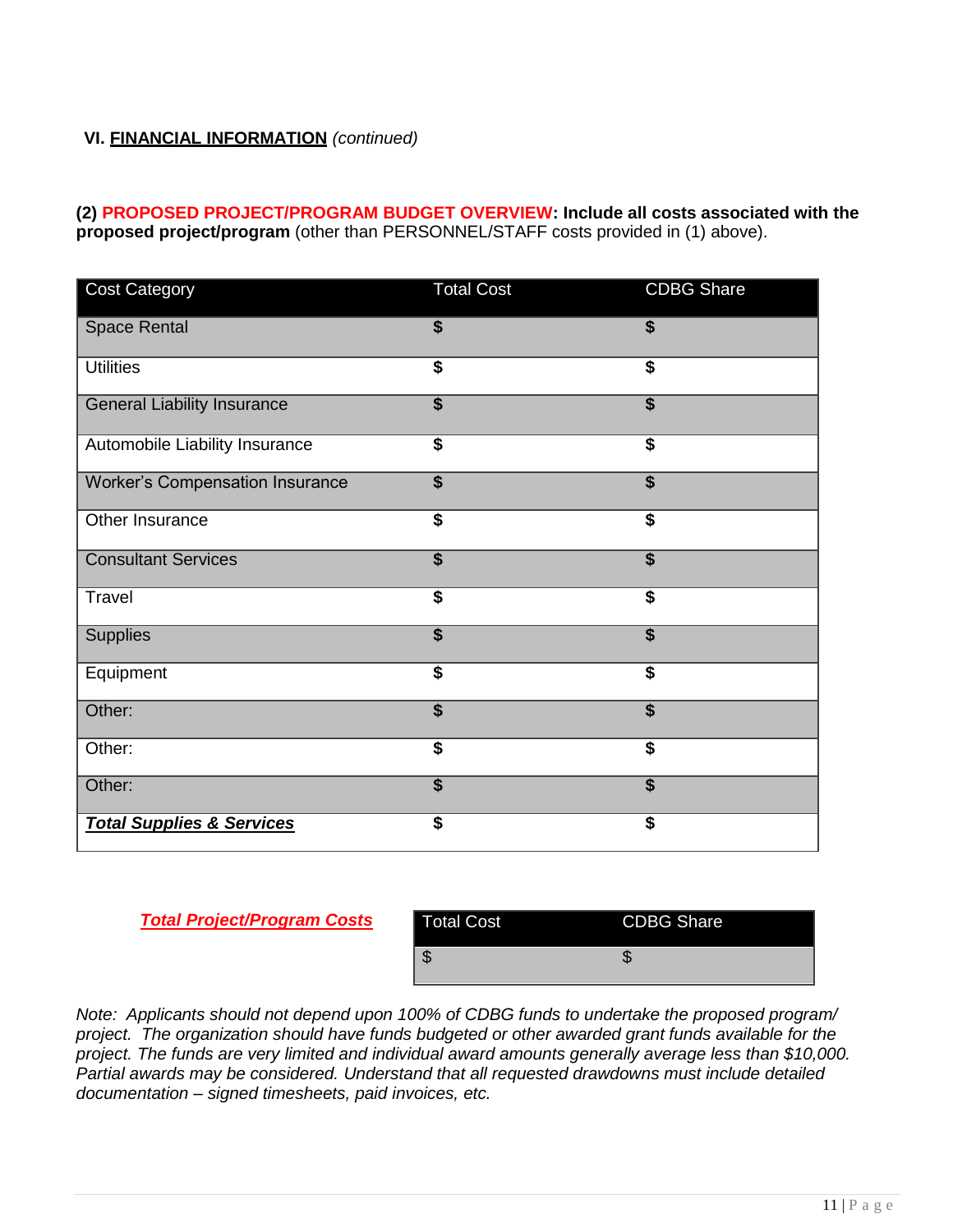#### **VI. FINANCIAL INFORMATION** *(continued)*

B. Identify other funding resources that have been or will be sought during *this funding cycle* and attach evidence of commitment to include the funding source, amount requested, the date funds will be available, status of funding, and type of commitment. Please include any requests made to other jurisdictions if program serves other localities.

| Source of Funding | Dollar Amount | <b>Status of Commitment</b> |
|-------------------|---------------|-----------------------------|
|                   | Φ             |                             |
|                   | Φ             |                             |
|                   | \$            |                             |
|                   | \$            |                             |
|                   | \$            |                             |
|                   | Φ             |                             |

C. Provide total actual cost of program/project *last year* (prior fiscal year) and **main sources of funding**. This figure will include both personnel and program costs.

Actual total cost last year of project/program: \$ CY or FY

| Source of Funding | <b>Dollar Amount</b> |
|-------------------|----------------------|
|                   | \$                   |
|                   | \$                   |
|                   | \$                   |
|                   | \$                   |
|                   | \$                   |
|                   | \$                   |

D. If you do not receive CDBG funds this funding round, will you still be able to operate this project/program and, if so, how?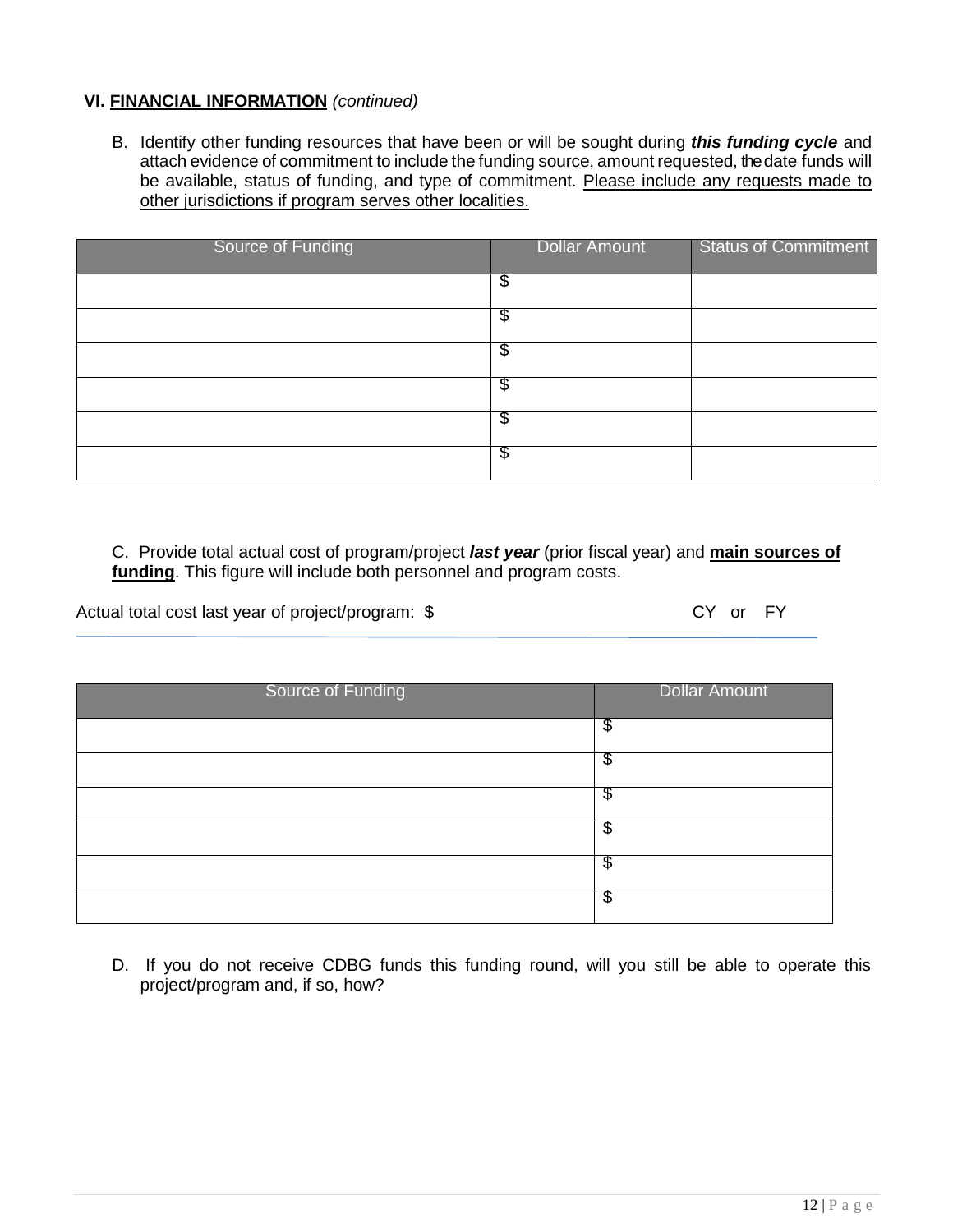## **VI. FINANCIAL INFORMATION** *(continued)*

E. Provide a summary of your Organizational Budget. In addition, provide your previous years' audited financial statements (and any management letters from auditors). *ATTACHMENT III: Organizational Budget and Latest Audited Financials*

F. Was this project previously funded with CDBG funds?

 $\Box$ Yes  $\Box$  No If yes, when?

# **VII. MANAGEMENT INFORMATION**

A. Briefly describe the organization responsible for managing and operating the project and identify project manager or person in charge of the project's day-to-day operations. Sources of funding and commitment of funds for operation and maintenance should have been completed in Section VI.B and C.

B. What is the primary role of your Organization in the community? Is this service/project unique or are there other organizations providing same or similar services?

C. If you have never received CDBG funding from the City of Bristol, provide evidence of any previous experience with other federally funded programs to include type of project, amount received, source, activity, year, and how much was expended.